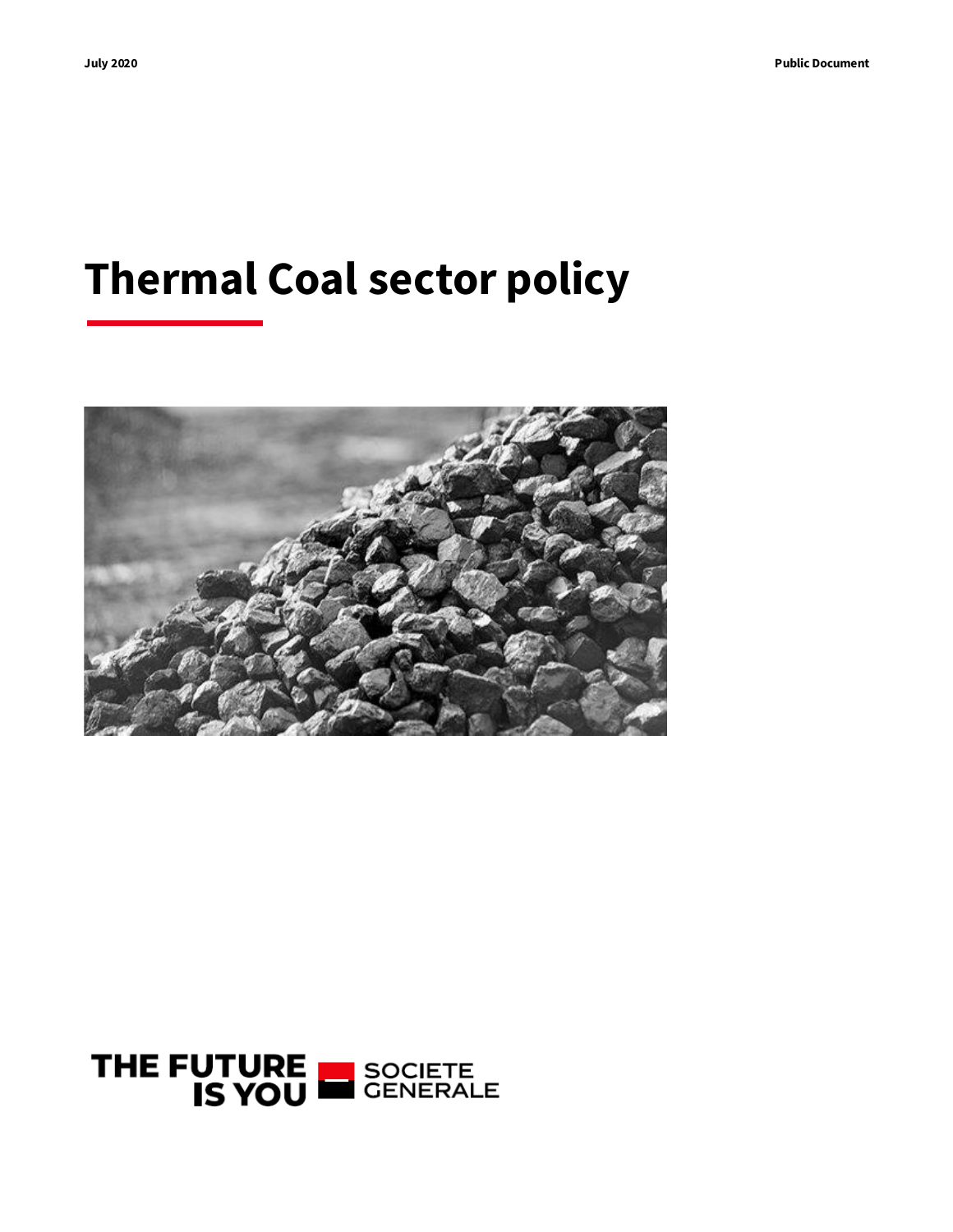# **TABLE OF CONTENTS**

| 1. |  |
|----|--|
| 2. |  |
|    |  |
|    |  |
| 4. |  |
| 5. |  |
|    |  |
|    |  |
|    |  |
| 7. |  |
| 8. |  |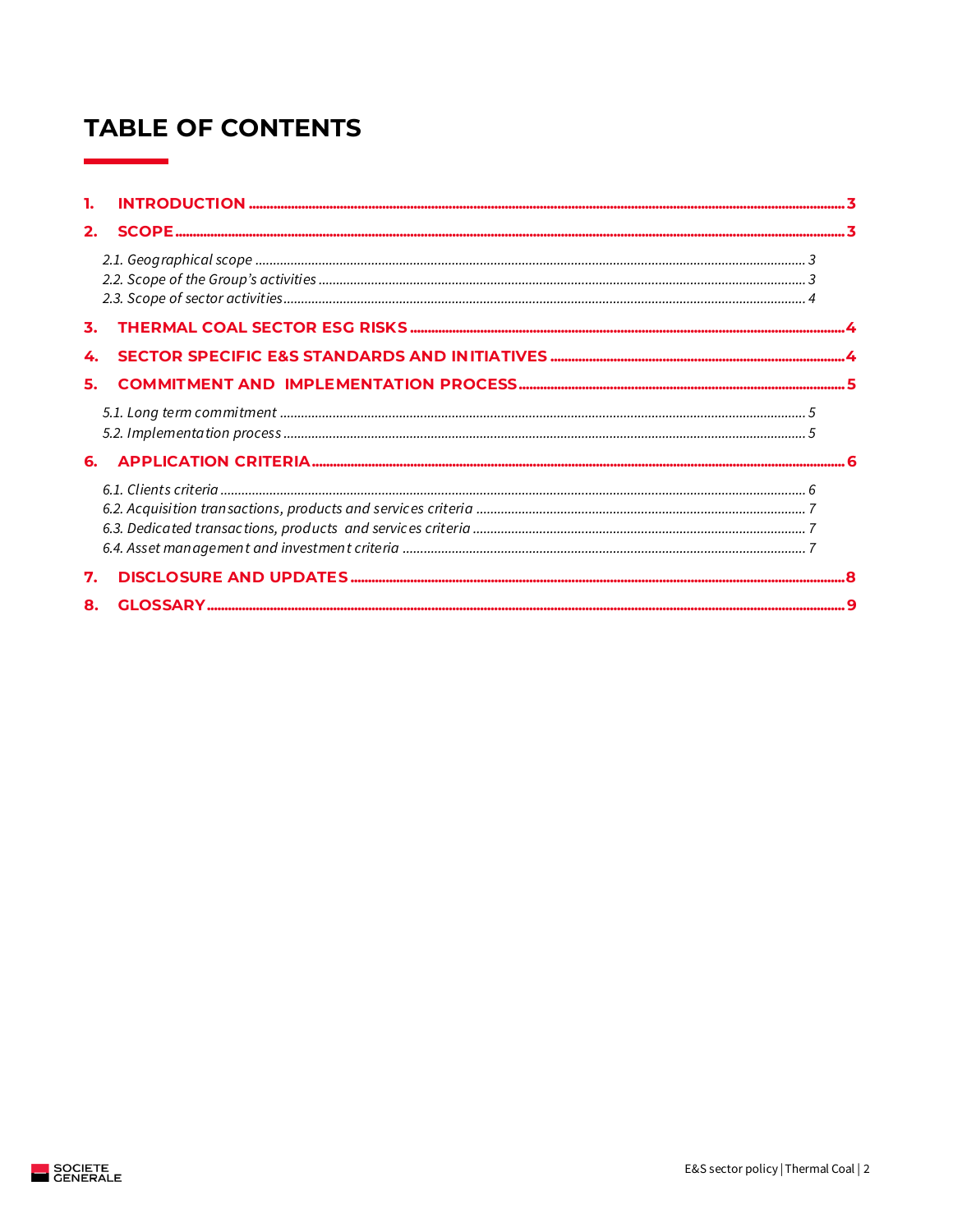### <span id="page-2-0"></span>**1. INTRODUCTION**

In the frame of its Corporate Social Responsibility policy, and as a signatory of the Principles for Responsible Banking, Societe Generale and its subsidiaries (the Group) intends to take into account the environmental, social (E&S) and governance issues associated with all its activities, to better control their impact and promote good practices, with an objective of continuous improvement.

The Group published E&S general principles which define the overall framework of its E&S Risk Management system for the responsible conduct of its banking and financial activities. Within this framework, transversal statements addressing issues common to all sectors have been developed, as well as sector policies where the Group looks more specifically into certain sectors identified as sensitive from an E&S standpoint and in which it plays an active role. The Thermal Coal sector has been identified as one such sector.

The Group provides a range of banking and financial products and services to the Energy sector value chain. The Group's Energy sector policies seek to identify and manage E&S issues throughout the whole value chain in which the Group is active, from the extraction of energy resources, to transportation, distribution and storage, power and heat production and end user energy consumption. If necessary, the Group will identify and develop additional sector policies in the future to better address E&S issues within this value chain.

Energy is at the core of the economy and a priority sector for the achievement of the Paris Agreement objectives. Power generation from coal is the most  $CO<sub>2</sub>$  intensive of power sources and significantly contributes to climate change. To be consistent with the objective of limiting global warming below 2°C, as set by the parties to the Paris Agreement in December 2015, reliance on coal-fueled power needs to be significantly reduced worldwide in the coming decades. The Group recognizes it has a role to play in the transition to a low-carbon economy and supports governments and private sector efforts towards diversification of energy sources and wider use of renewable energy in markets in which it operates. Therefore, the Group has committed to reduce the banking and financial services it provides to the Thermal Coal sector in consistency with the Paris Agreement and with its own climate commitments as a member of the [Net Zero Banking](https://www.unepfi.org/net-zero-banking/)  [Alliance.](https://www.unepfi.org/net-zero-banking/)

### <span id="page-2-1"></span>**2. SCOPE**

### **2.1. Geographical scope**

<span id="page-2-3"></span><span id="page-2-2"></span>The Thermal Coal sector policy is applicable worldwide.

### **2.2. Scope of the Group's activities**

This sector policy applies to all consolidated companies over which the Group exercises exclusive control.

It applies to the following products and services:

- Banking and financial products and services: credit, debt and equity markets, guarantees and advisory activities.
- Services provided by the Group's entities managing proprietary assets and third-party assets, with the exception of index-linked products. External asset managers are monitored and encouraged to implement similar standards.
- Investment activities of the Group's insurance entities.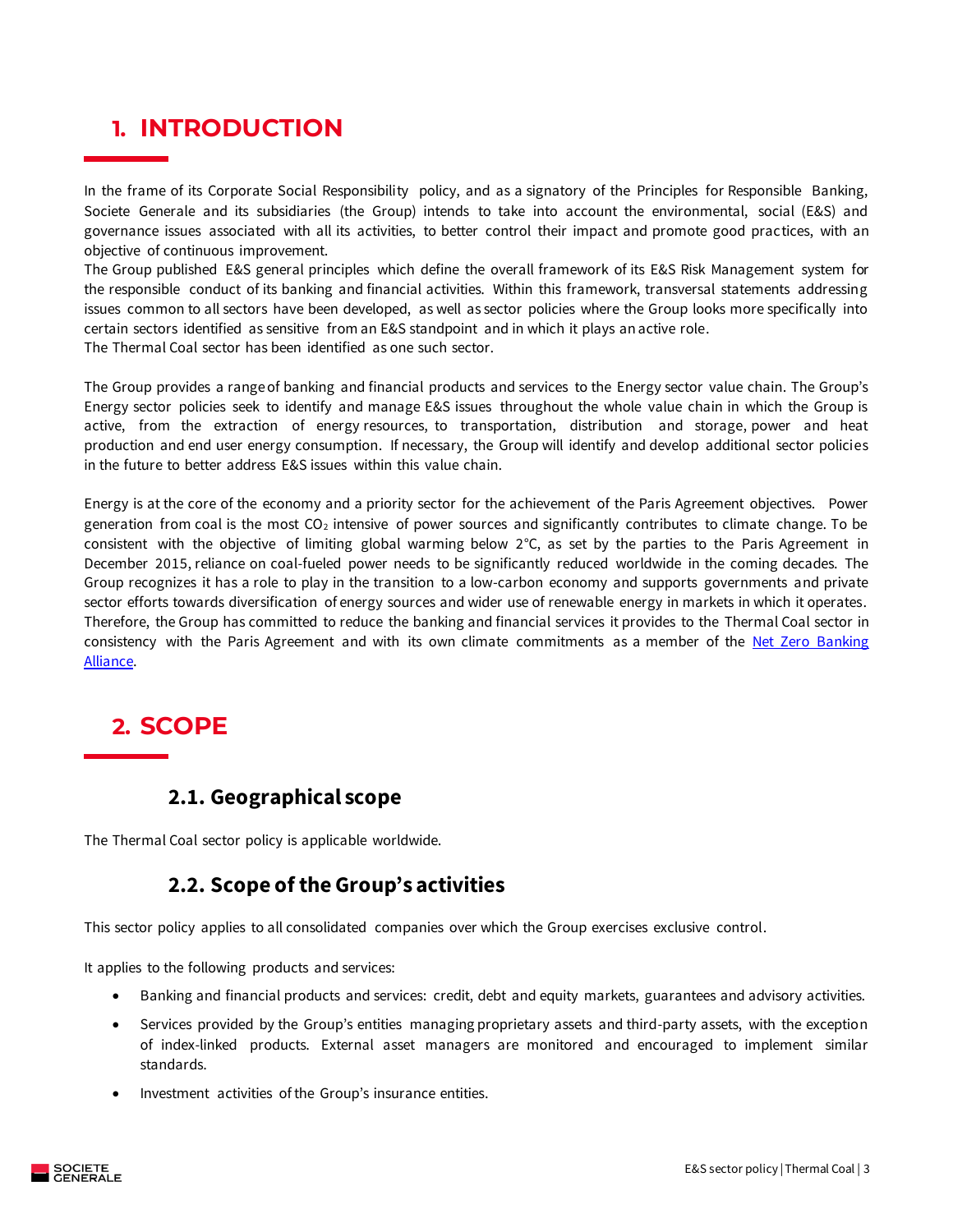### **2.3. Scope of sector activities**

<span id="page-3-0"></span>This sector policy covers the following activities and the Companies<sup>1</sup> commercially involved<sup>2</sup> in them:

- Thermal Coal<sup>3</sup> mining, storage, transport, trade, transformation
- Coal-fueled power production<sup>4</sup>, transport, trade or distribution.

### <span id="page-3-1"></span>**3. THERMAL COAL SECTOR ESG RISKS**

A non-exhaustive list of potential E&S and governance risks considered by Societe Generale in its risk management framework is provided in the E&S general principles.

Contribution to global climate change through the emissions of Greenhouse Gases (GHG) in the value chain is a key environmental impact of the Thermal Coal sector. In addition, there are other regional or local E&S risks also potentially associated with this sector. They are tackled in the Mining sector policy and in the Thermal Power sector policy.

In addition, governance risks are managed as part of the Know Your Customer (KYC) and other Compliance processes to guarantee alignment of the Group with applicable laws and regulations, including exclusions based on internationa l sanctions.

# <span id="page-3-2"></span>**4. SECTOR SPECIFIC E&S STANDARDS AND INITIATIVES**

The Group being active worldwide, the E&S laws and regulations its clients have to comply with vary from one country to another or one region to another. The Group requests its clients to comply with the laws and regulations of each relevant country or region while encouraging them to apply or use as references the following E&S standards and initiatives.

A number of institutions have developed standards and initiatives addressing the E&S impacts resulting from activities in the Thermal Coal sector. The standards and initiatives of the organisations listed below provide guidance for Societe Generale E&S assessment framework in the Thermal Coal sector.

- The UN [Framework Convention on Climate Change](http://unfccc.int/2860.php) (UNFCCC), related protocols and agreements, including the Paris Agreement adopted in December 2015.
- The [climate scenarios](https://www.iea.org/commentaries/understanding-the-world-energy-outlook-scenarios) determined by the International Energy Agency (IEA) through its **Energy Technology** [Perspectives](https://www.iea.org/topics/energy-technology-perspectives) report and published in its annua[l World Energy Outlook.](https://www.iea.org/topics/world-energy-outlook)
- The [CDP Climate Change Program.](https://www.cdp.net/climatechange)

New regulations and voluntary standards will be developed in the future. The Group will closely follow these developments, use them as references in implementing its Thermal Coal sector policy and update it if necessary.

<sup>&</sup>lt;sup>1</sup> See Glossary

<sup>2</sup> See Glossary

<sup>&</sup>lt;sup>3</sup> See Glossary

<sup>4</sup> See Glossary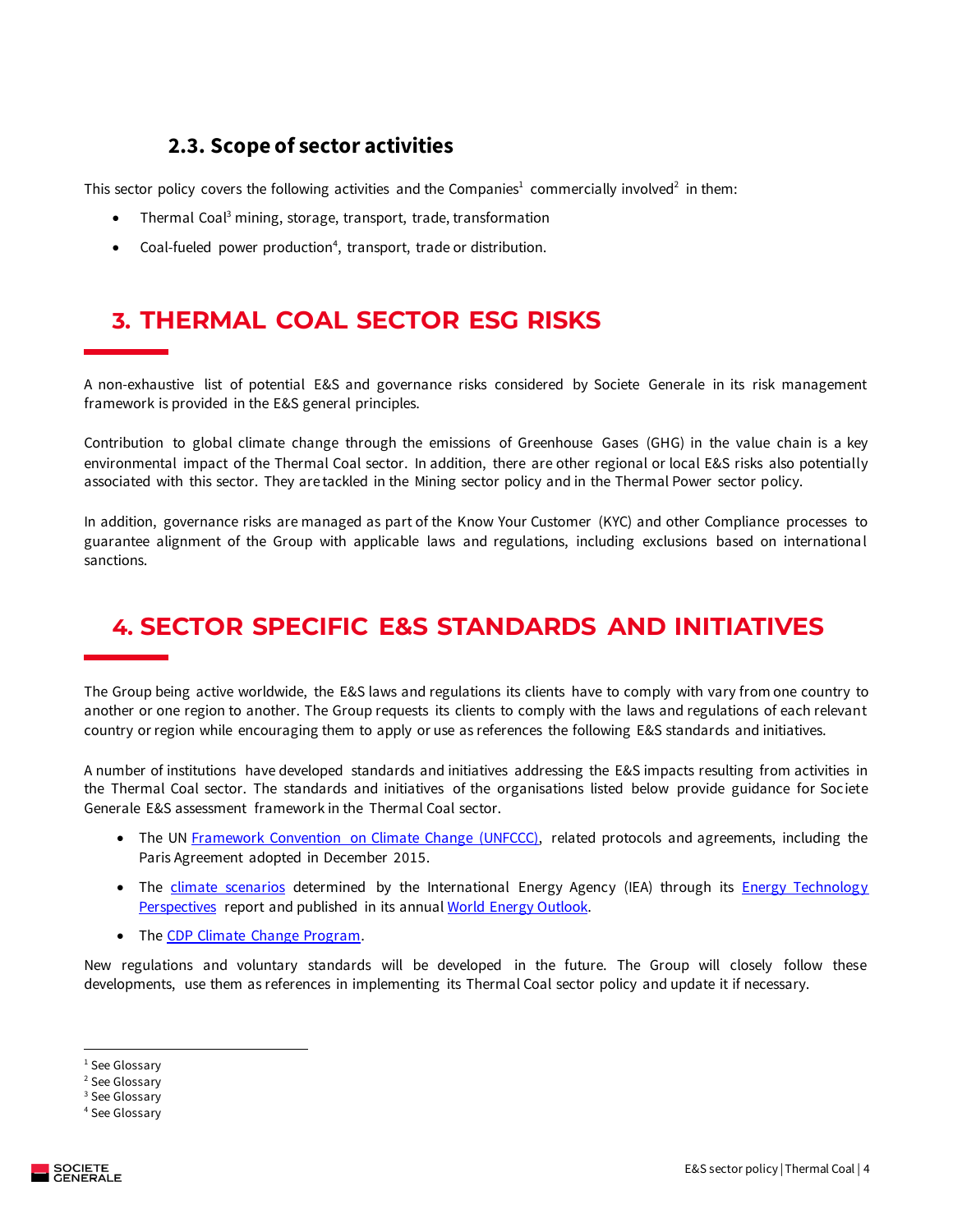# <span id="page-4-0"></span>**5. COMMITMENT AND IMPLEMENTATION PROCESS**

#### **5.1. Long term commitment**

<span id="page-4-1"></span>For its financing, asset management and investment portfolios, the Group is committed to progressively reducing to zero its exposure to the Thermal Coal sector at the latest in 2030 for Companies with mining or power production thermal coal assets located in the EU or OECD countries and 2040 for Companies holding such assets elsewhere.

### **5.2. Implementation process**

<span id="page-4-2"></span>To implement the above long-term commitment, the Group has defined E&S criteria which are incorporated into its decision-making process when considering provision of banking and financial services in the Thermal Coal sector.

The E&S general principles set out the main features and implementation processes of the Group's E&S risk management system. The Group's decisions are based on public information or information made available by the client. The Group shall make its reasonable endeavors to ensure the quality and reliability of this information but accepts no liability whatsoever in connection with any such information.

The **E&S exclusion criteria** are intended to exclude certain types of corporates, dedicated transactions or services or financial products from the Group's activities.

The **E&S priority evaluation criteria** are criteria for which a specific and systematic answer is requested as part of the evaluation process. For client's evaluation, if the criteria arenot fulfilled, a positive evolution from the company current practices is expected in a reasonable timeframe and can be formalized through action plans or contract clauses. For dedicated transactions on projects, alignment with the criteria is expected as part of the project development; for dedicated advisory services ahead of a project's development, the client's commitment to develop the project according to these criteria is evaluated.

The results of the evaluation in regard to the different criteria will provide evidence for decision-making process to the Group. The Group will work with clients within the implementation scope of the policy who meet or aim at meeting the applicable E&S criteria.

During the E&S review of the Thermal Coal sector clients, if a client is found to be failing a criterion of the Policy, a dialogue will be engaged aiming at finding ways to improve the situation through a time bound process.

In case of disagreement between the Group's first and second lines of defense and/or lasting discrepancy between a client policy and the Group's policy, the issue will be examined by the Group Responsible Commitment Committee<sup>5</sup>. The Group will take appropriate measures if its E&S criteria are not met, or if the client does not aim at meeting them.

The Group may refuse to provide financial or banking services to certain corporates or refuse to be involved in certain transactions as a result of this evaluation, even if the exclusion criteria defined in this sector policy are not applicable. The Group may also require additional actions or engage in an additional due diligence process before concluding on the acceptability of a client or a transaction.

<sup>5</sup> See Glossary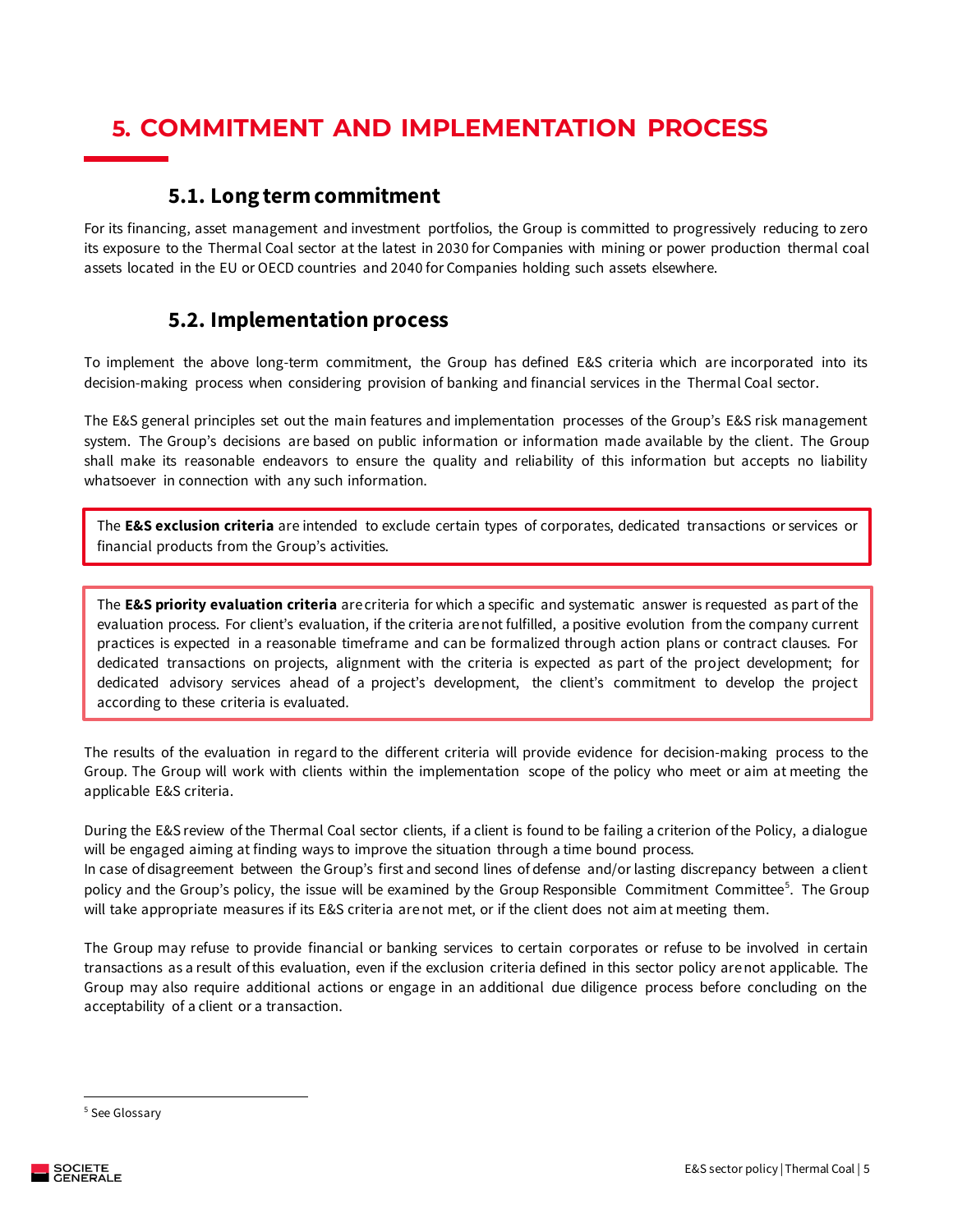# <span id="page-5-0"></span>**6. APPLICATION CRITERIA**

### **6.1. Clients criteria**

<span id="page-5-1"></span>The Group will be restricting its support to Companies involved in the Thermal Coal sector in two steps. This approach allows time for in depth discussions with existing clients of the sector to assist in their transition, while acknowledging the need to disengage from the Thermal Coal mining sector at a quicker pace.

All client Companies are also expected to be aligned with Societe Generale Mining sector policy and/or Thermal Power sector policy, depending on their activities.

#### **Exclusion criteria**

**From the publication date of this policy,** the Group will not provide new financial products or services to the following Companies:

- prospects which:
	- o are Thermal Coal Developing Companies<sup>6</sup>; or
	- $\circ$  have more than 25% of their revenue linked to the Thermal Coal sector<sup>7</sup>; or
	- o have not communicated a transition plan aligned with the 2030/2040 thermal coal phase-out objectives of Societe Generale.
- existing clients which have more than 25% of their revenue linked to the Thermal Coal sector and have not communicated a time-bound transition plan to  $exit<sup>8</sup>$ .

The Group will also not provide new financial products and services to Corporate Entities (prospects or existing clients) of the Thermal Coal Mining sector<sup>9</sup> which:

- are developing or planning to develop thermal coal mining capacity; or
- belong to groups which have more than 20% of their revenue linked to the Thermal Coal Mining sector or produce more than 10 million tonnes of thermal coal per year; or
- have not communicated a transition plan aligned with the 2030/2040 thermal coal phase-out objectives of Societe Generale.

**In addition, from the end of 2021 at the latest**, the Group will not provide new financial products and services to any Company with thermal coal mining or power assets which:

- is a Thermal Coal Developing Company; or
- has not communicated a transition plan aligned with the 2030/2040 thermal coal phase-out objectives of Societe Generale.

By the end of 2021, the Group will review its entire portfolio and have a dialogue with all client Companies with mining or power production thermal coal assets about their transition plans and coal phase-out timeline.

<sup>&</sup>lt;sup>6</sup> See Glossarv

<sup>7</sup> See Glossary

<sup>&</sup>lt;sup>8</sup> Or which have more than 50% of their revenue linked to the Thermal Coal sector, regardless of their transition plan

<sup>&</sup>lt;sup>9</sup> See Glossary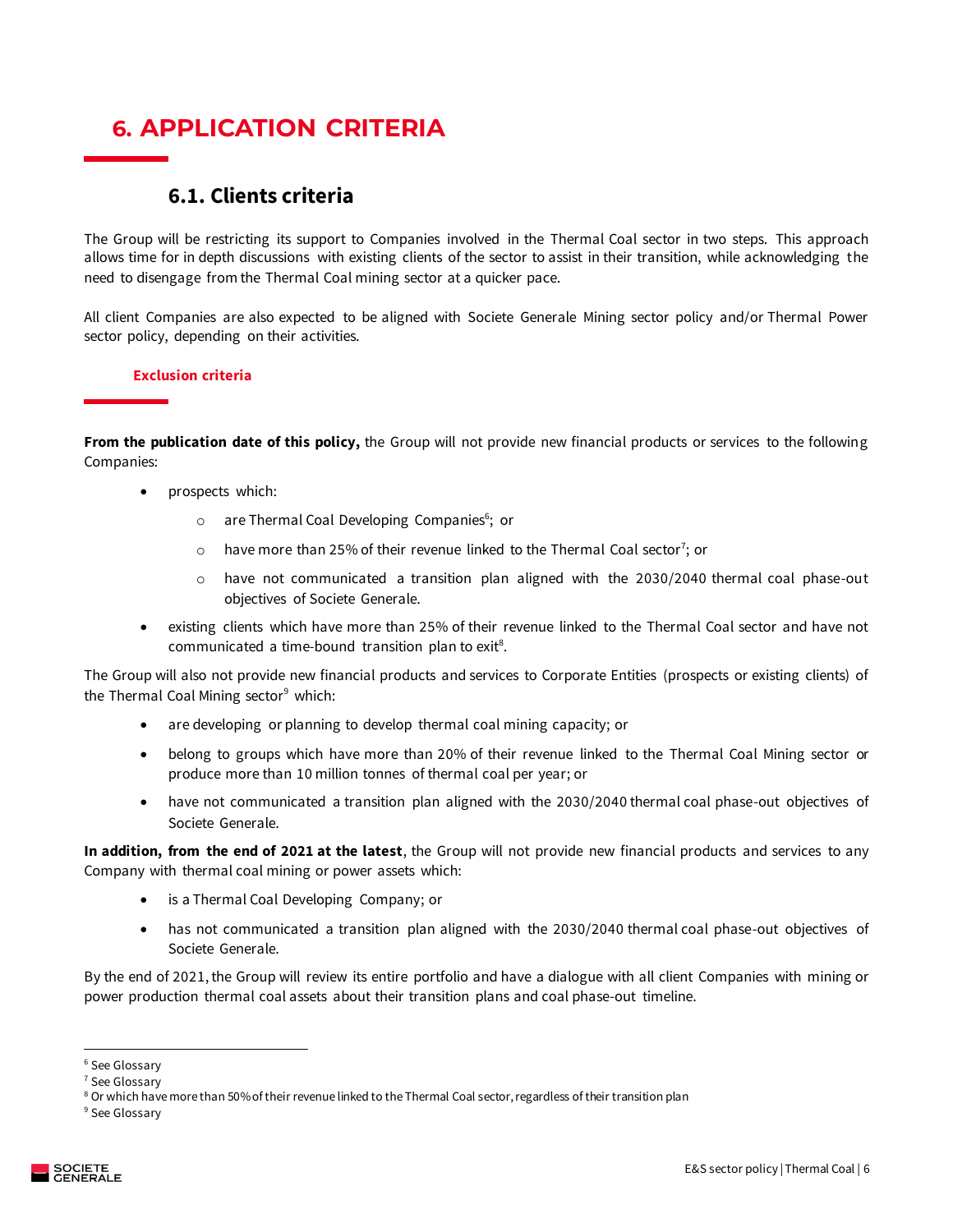#### **Energy transition exception**

As the Group is committed to assisting corporates in their energy transition, Companies which do not meet the above criteria will however be offered financing products and services dedicated to the energy transition<sup>10</sup>. Coal Developing Companies won't be able to benefit from such services from the date of publication of this policy for prospects and from end 2021 for existing clients.

### **6.2. Acquisition transactions, products and services criteria**

#### <span id="page-6-0"></span>**Exclusion criteria**

The Group will not provide financial products or services aiming at the sale or acquisition of:

- assets in the Thermal Coal sector; or
- Thermal Coal Developing Companies; or
- <span id="page-6-1"></span>• Companies with more than 25% of their revenue linked to the Thermal Coal sector.

#### **6.3. Dedicated transactions, products and services criteria**

#### **Exclusion criteria**

The Group will not provide dedicated financial transactions, products and services when the underlying activities are:

- Thermal coal mining, transport or transformation; or
- Coal-fueled power production units and associated infrastructures, including transport and distribution infrastructures directly linked to Coal-fueled power plants; or
- <span id="page-6-2"></span>• Thermal coal trading.

### **6.4. Asset management and investment criteria**

#### **Exclusion criteria**

The Group's entities managing assets for their own account or on behalf of third-parties will exclude from their universe of investment the Companies:

- which have more than 10% of their revenue linked to thermal coal mining.
- which are in the energy sector and have more than 30% of their power production generated from thermal coal.
- which are Thermal Coal Developing Companies.

Divestment will occur over a reasonable period of time.

<sup>&</sup>lt;sup>10</sup> See Glossary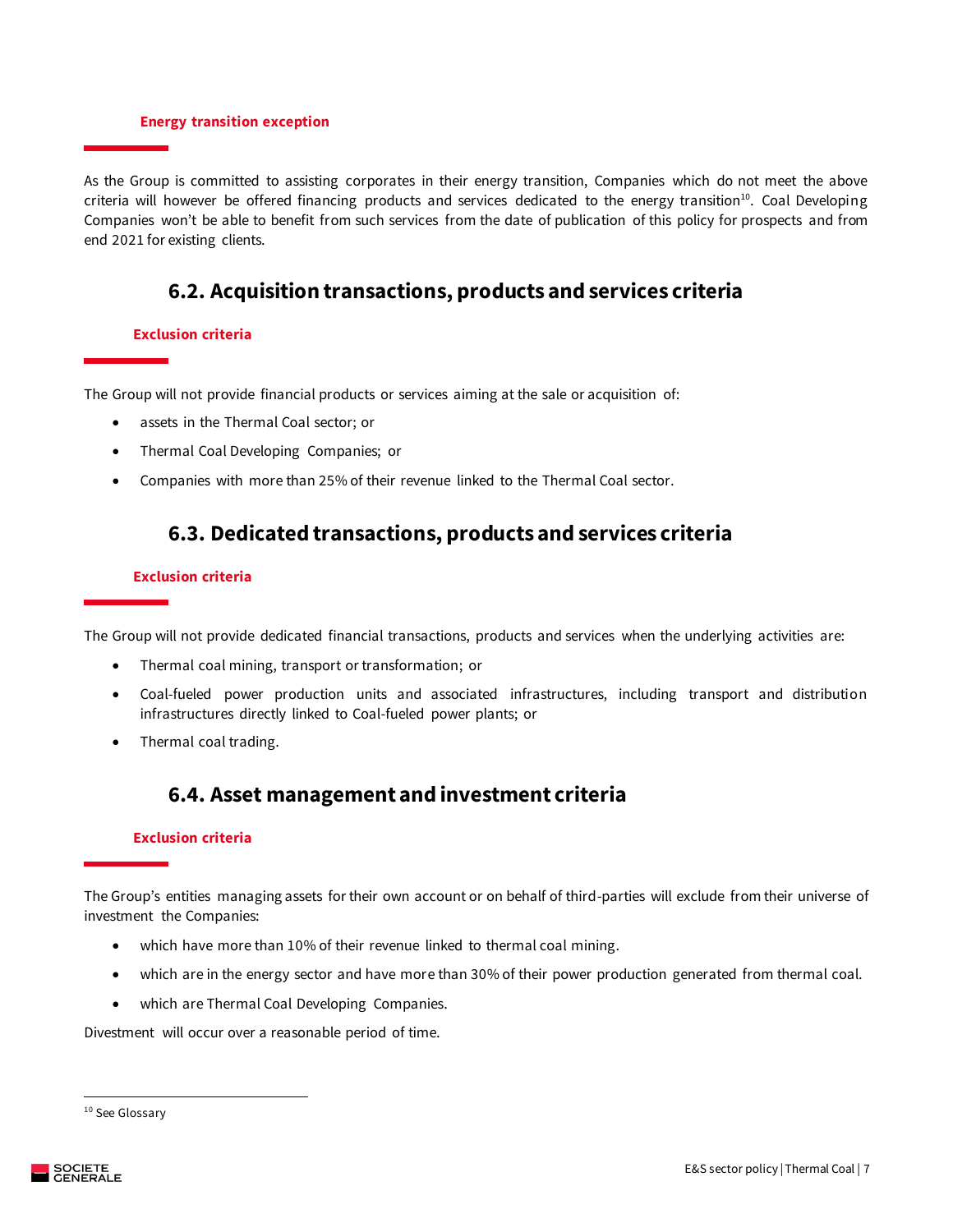#### Priority criteria

In addition, the Group's entities managing assets for their own account or on behalf of third-parties will ask Companies of the sector to communicate a transition plan aligned with the 2030/2040 thermal coal phase-out objectives of Societe Generale.

Regarding dedicated funds and bespoke mandated asset management, the criteria are applied unless the client explicitly refuses. Regarding delegated fund management, an engagement for application of the criteria will be conducted with the delegatee on a best effort basis. Index-linked asset management are not within the scope of application.

These criteria are applied by the LYXOR Group entities. They are also applied by Societe Generale insurance entities as part of their investment policy.

### <span id="page-7-0"></span>**7. DISCLOSURE AND UPDATES**

This sector policy is applicable from the date of its publication to all services provided therefrom, with exceptions for preexisting business commitments or opportunities at an advanced stage of negotiation.

This sector policy may evolve in time, in accordance with legislative or regulatory evolutions and as a result of the discussions between the Group and its various stakeholders. Therefore, the Group reserves the right to modify this sector policy at any time. Updated versions will be posted on the Group's website, where the E&S general principles and the E&S transversal statements and other sector policies are also available.

This document cannot be interpreted as a contractual commitment.

This sector policy has been established in French and in English. The English version is a free translation.